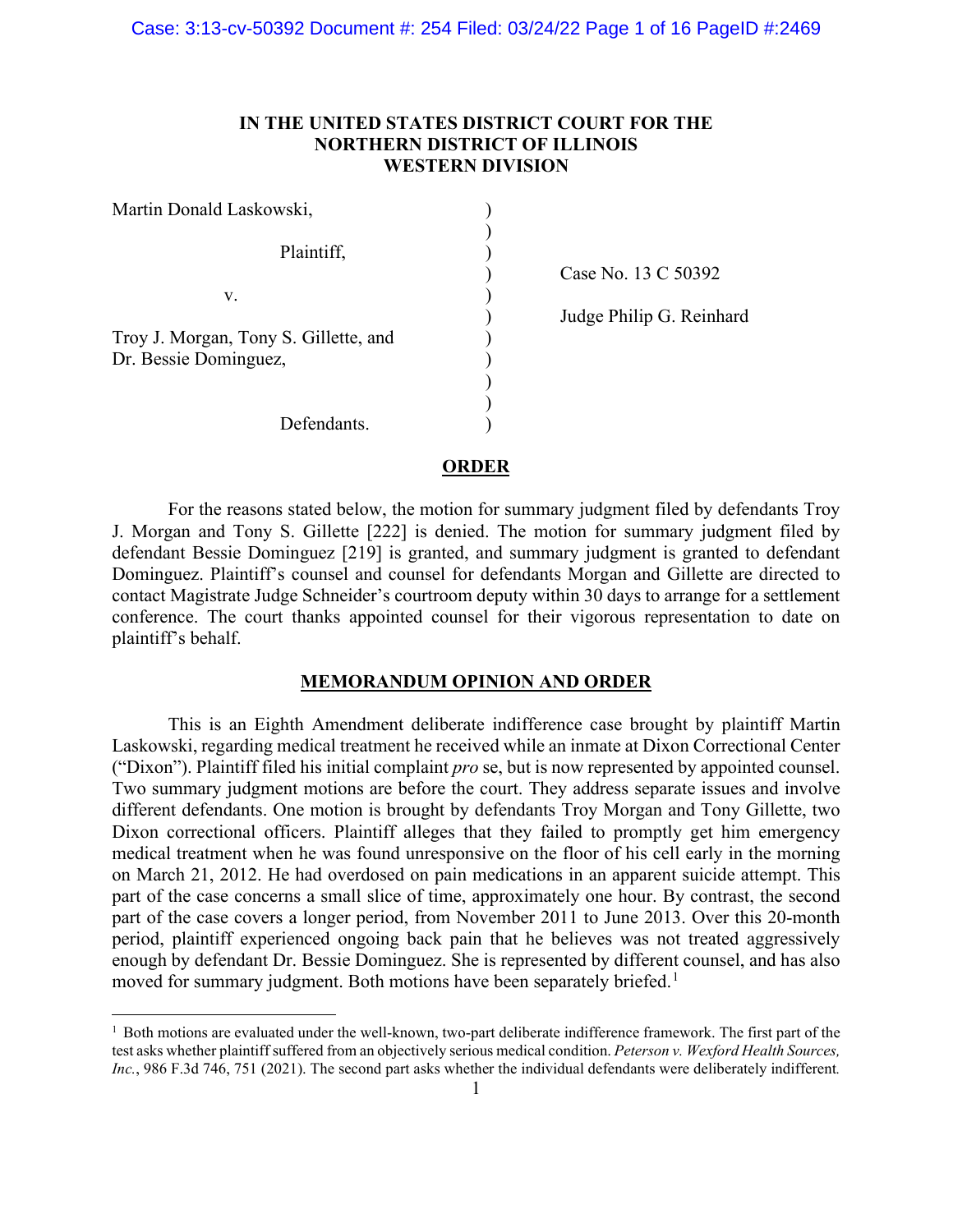# **I. Defendants Morgan and Gillette—Their Alleged Delay In Getting Plaintiff Emergency Medical Treatment After He Was Found Unresponsive In His Cell**

Defendants Morgan and Gillette raise two main arguments for summary judgment. Their first argument, which is the more developed one, is that no jury could find that they were deliberately indifferent. The court will begin by considering the facts and arguments presented by defendants in their opening brief and Rule 56.1 statement of material facts. Here are the first ten paragraphs from that statement:

- 1. At approximately 5:30AM, March 21, 2012, [Troy Morgan] was conducting routine rounds and cell counts in Housing Unit 27 [at Dixon].
- 2. When Morgan arrived at cell number 52 he observed Plaintiff on the floor of his cell. Plaintiff appeared to be sleeping heavily, and snoring. Plaintiff had no cuts, bruises or other marks on his person indicating he fell.
- 3. Plaintiff's cellmate told Morgan that Plaintiff's heavy sleeping on the floor was not an uncommon situation.
- 4. Morgan was unable to wake Plaintiff by calling his name, so Morgan contacted his supervisor at the time, [Officer Gillette].
- 5. Gillette was similarly unable to rouse Plaintiff, so he contacted nursing staff.
- 6. After additional attempts to wake Plaintiff, including the use of smelling salts[,] Plaintiff was still sleeping and snoring heavily.
- 7. Gillette had to get smelling salts from a nurse as he did not carry them.
- 8. Gillette retrieved a backboard from the health care unit ("HCU") and loaded Plaintiff onto a transport van.
- 9. Plaintiff arrived at the HCU at approximately 6:20AM.
- 10. An ambulance arrived at approximately 6:39AM. Paramedics were with Plaintiff at 6:40. The ambulance departed at 6:58AM. The ambulance arrived at the hospital at 7:04AM.

DSMF ¶¶ 1-10 (internal citations omitted).

It should be noted that this version of the facts is based on IDOC internal investigation documents created shortly after the incident. On March 21st, right after plaintiff was taken to the Healthcare Unit, defendant Morgan filled out an Incident Report, which he was required to do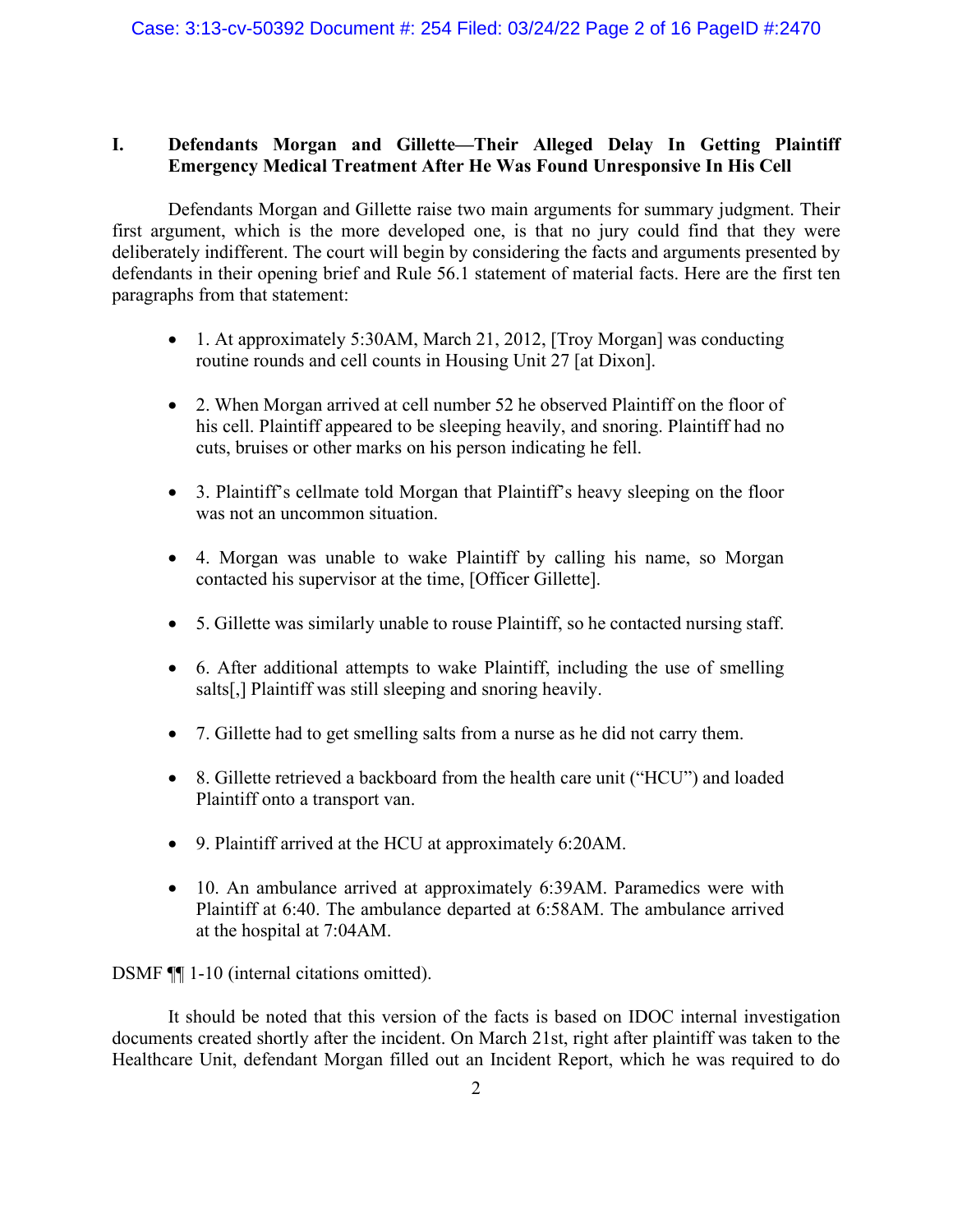according to IDOC rules. Ex. D; Morgan Dep. at 112. In this report, Morgan summarized what had just taken place. The ten-paragraph summary set forth above is based on, and consistent with, this same-day description given by Morgan. Also on March 21st, Andrew Schott, an IDOC internal security investigator, began his investigation into this incident. (Schott would later emerge as a key witness in this case, for reasons explained below.) That same day, Schott interviewed plaintiff's cellmate, Donald Tyler, and summarized the interview in an IDOC document entitled Investigational Interview. Ex. A. Eight days later, on March 29th, Schott interviewed Gillette and filled out the same Investigational Interview form. Ex. B. On April 11th, Schott interviewed Morgan and also completed an Investigational Interview form. Ex. C. After the conclusion of his overall investigation, Schott submitted a four-page Report of Investigation, which attached 17 documents and summarized all the evidence bearing on this incident. Ex. 1. This evidence included the interviews referred to above, as well as interviews of plaintiff and others; documentary evidence including plaintiff's medical records; physical evidence; photographs; and other information. Based on all this evidence, Schott concluded that plaintiff "attempt[ed] to commit suicide [on March 21st] by ingesting the medication issued to him on March 20, 2012." *Id.* at 5. Defendants' version of the facts is based on these near-contemporaneous documents. Because this case was stayed for three years at plaintiff's request, to allow him to pursue related claims in the Illinois Court of Claims [16, 44], counsel was not appointed until 2017. As a result, the depositions in this case was not taken until many years after the incident. Neither side relies on the defendants' depositions in any material way, likely because they testified that could not recall what happened and largely stuck to the version of events set forth in the investigation documents described above.

Based on the ten-paragraph summary of facts set forth above, defendants argue that no reasonable jury could find that they were deliberately indifferent in their handling of this medical emergency. In fact, they go further and portray themselves as essentially heroes who may have saved plaintiff's life by their quick-thinking decisions. Set forth below is an excerpt from defendants' opening brief that spells out these arguments in greater detail:

Morgan particularly made crucial decisions that may have saved Plaintiff's life. Morgan could have walked away and said this guy is just sleeping, Morgan could have listened to Plaintiff's cellmate, but he did not. He contacted Defendant Gillette. Gillette did not determine that Morgan was being needlessly, overly cautious. Gillette also did not listen to Plaintiff's cellmate. Gillette attempted to verbally rouse Plaintiff. Gillette contacted the HCU and got smelling salts from a nurse to try to rouse Plaintiff. When none of that worked, Gillette personally got a backboard and loaded Plaintiff on a transport vehicle to the HCU.

[224 at 6 (internal citations omitted).]

These arguments, on their face without yet considering plaintiff's side of the story, are persuasive. The gist of these arguments is that, even if defendants may have believed for the first few minutes that plaintiff was merely sleeping, they continued to investigate and monitor the situation and eventually realized that this was a medical emergency and promptly got him to the Healthcare Unit where he was treated and then taken to the hospital. If the court were limited to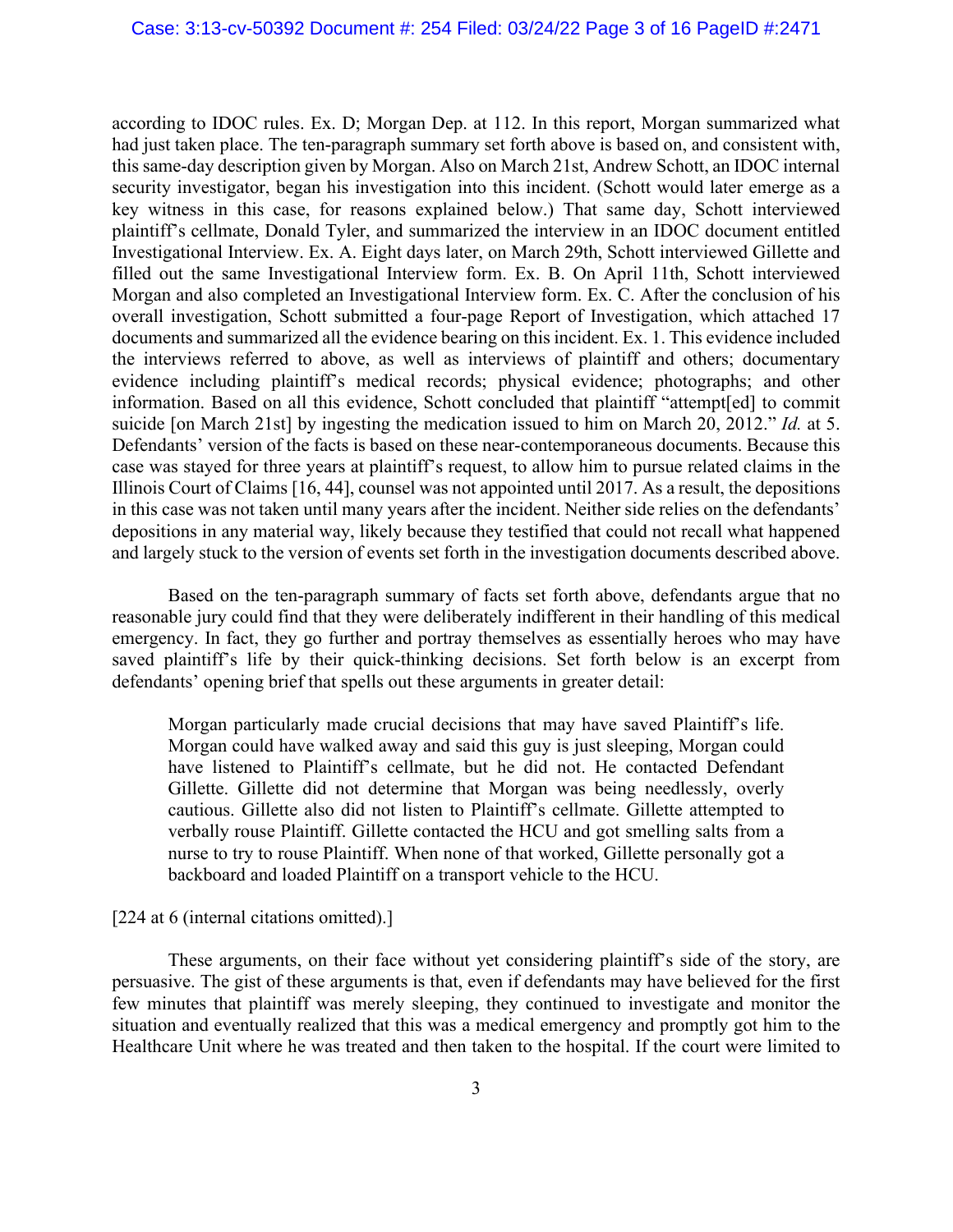this version of facts, then it would be inclined to grant summary judgment to defendants because there is little evidence in this particular account to suggest anything was amiss. However, upon reading plaintiff's response brief, it quickly became apparent that defendants had presented—as plaintiff fairly accurately describes it—a "skewed and incomplete story." [234 at 4.] Although there are several areas that could be criticized, the biggest problem by far—the proverbial elephant in the room—is that defendants have glossed over an unexplained gap of approximately 50 minutes in the middle of their chronology. Defendants described the facts in a way to suggest that there was one continuous sequence of activity over a short span of several minutes. But a closer examination of the facts indicates that there were two separate short phases of activity with a puzzling 50-minute gap in between them.

To explain further, in the first phase, defendant Morgan began his rounds and found plaintiff lying on the cell floor snoring. Morgan tried to wake him but was unsuccessful. [2](#page-3-0) Plaintiff's cellmate allegedly told Morgan that it was "not uncommon" (or "no big deal" or words to that effect) for plaintiff to be sleeping heavily on the floor. The cellmate may have suggested also that the heavy sleeping was caused by plaintiff's medication. After trying to wake plaintiff, Morgan immediately called Gillette, his supervisor, who arrived right away. Gillette tried to rouse plaintiff, but was also unsuccessful. In total, this phase lasted around five minutes at most.

Then the 50-minute gap took place.<sup>[3](#page-3-1)</sup> The question of what happened during this time in remains a mystery to this day. But it is undisputed that plaintiff remained unresponsive on the floor of his cell the entire time.

Sometime around 6:20 a.m., the second phase of activity began when Gillette called Nurse Berkeley who was working in the Dixon Healthcare Unit. This was the first time either defendant had tried to contact her or any other medical professional. What triggered this second round of activity is not known. In any event, during this phase, the situation was apparently viewed as more urgent. After calling Nurse Berkeley, but before she could respond, Gillette rushed to get smelling salts and a backboard from the Healthcare Unit and then went back to plaintiff's cell. Gillette tried to wake plaintiff with the smelling salts, but was unsuccessful. Gillette used the backboard to help load plaintiff onto a van, and then he was taken to the Healthcare Unit.

Plaintiff arrived at the Healthcare Unit at around 6:25 a.m. Nurse Berkeley evaluated him. He did not respond to verbal or tactile stimulation. He had an oxygen saturation level of 84%. An ambulance was called. He was placed on a 100% oxygen re-breather, which raised his oxygen saturation level to 100% within five minutes. He was taken to a nearby hospital where he was admitted in a comatose state and was intubated and placed on a ventilator. It is undisputed that he was then in status epilepticus, which means that he had suffered from extended periods of seizures. In his first several days after admission, he had at least four seizures, three of which were for 20-

<span id="page-3-0"></span><sup>&</sup>lt;sup>2</sup> The record is not clear exactly what actions Morgan and Gillette took each time they tried to rouse plaintiff. They stated that they called out his name. Morgan also testified that, although he did not have any direct recollection, he likely would have tried to "[t]ap [plaintiff] on the shoulder," but "probably" would not have shaken him. Dep. at 61. <sup>3</sup> The times set forth in the chronology might vary a few minutes here and there such that the gap could have been

<span id="page-3-1"></span>only 45 minutes, but everyone agrees that it is in the ballpark range of 50 minutes.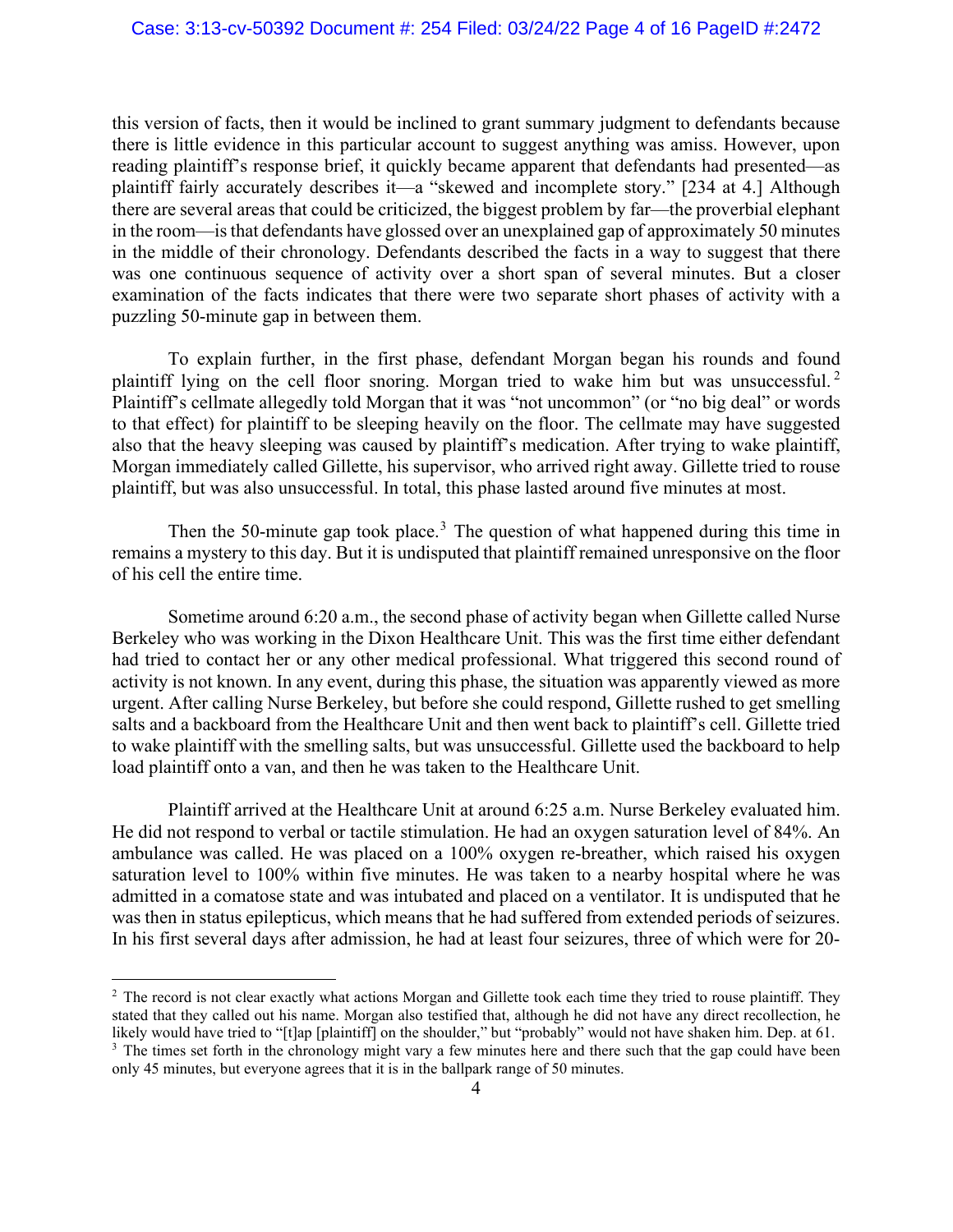80 minutes long. He was on life support for at least a week. After consulting with his family, doctors took him off life support on April 3, 2012. They expected him to die. However, he survived and slowly came out of his coma. On April 10, 2012, he was taken back to Dixon.

Turning back to the 50-minute gap, it is the focal point of plaintiff's argument for deliberate indifference. A number of questions naturally arise. The most obvious one: what were defendants doing during the 50 minutes? Defendants have never offered any explanation insofar as the court can tell. In Morgan's Incident Report, he did not acknowledge the gap or otherwise give any hint as to what might have been going on during this time. In their opening summary judgment brief, defendants also failed to offer any explanation and even, as noted above, offered a version of facts arguably hiding the 50-minute gap. Not surprisingly, in plaintiff's response brief, the gap was mentioned repeatedly and prominently. At this point, one might expect that defendants, in their reply brief, would finally offer some explanation. But their reply is again largely silent, with only a passing conclusory reference to this critical issue. They did not take issue at all with the assertion that there was, in fact, a gap of approximately 50 minutes. With no explanation from defendants, a factfinder could reasonably have suspicions about what was going on. One could speculate now about possible explanations and defenses. Maybe defendants were pulled away by some emergency or got overwhelmed by a busy and demanding workload that morning?<sup>[4](#page-4-0)</sup> Maybe as Morgan continued on his rounds, he pondered the situation and then had second thoughts about his original conclusion that plaintiff was sleeping harmlessly and went back to check a second time? If defendants had come forward with an explanation along these lines, then perhaps they could argue that they were merely negligent but not deliberately indifferent. To make such an argument, they might have to admit that they made a mistake by walking away initially. However, defendants have not explicitly offered any argument along these lines.

Even so, in their briefs, they repeatedly refer to facts that nod in the direction of an "honest mistake" defense. Specifically, they note that they heard plaintiff snoring; they did not see any cuts, bruises, or marks indicating he might have fallen; the cellmate allegedly told Morgan that it was "not an uncommon situation" for plaintiff to be sleeping heavily on this floor due to the medication he was on; and Gillette saw inmates sleeping on places other than their bed "all the time." *See* Exs. C, D, J. Although these facts appear to be offered for the purpose of suggesting that defendants had valid reasons to believe that there was no medical emergency, these facts are really red herrings. Defendants' theory of the case is that they were life-saving heroes *because*  they did not simply accept the explanation that plaintiff was sleeping. They emphasize that they *ignored* the cellmate's explanation that this was not an uncommon situation. They note that Morgan did not simply continue on his rounds after he first discovered plaintiff. Instead, after failing to rouse plaintiff, he immediately called Gillette. This was all in the first five-minute phase of activity. These actions suggest, at a minimum, that Morgan had serious concerns about plaintiff's welfare *right from the beginning*. *See* Morgan Dep. at 114 ("Q. []You thought that more was going on here than an inmate just sleeping on the floor, right? A. I figured it was possible, yes. Q. You would not have notified Gillette just because an inmate was sleeping on the floor, true? A.

<span id="page-4-0"></span><sup>4</sup> In their 56.1 statement, defendants state that Gillette on this day "was responsible for approximately 9-10 housing units plus the sally port." DSMF ¶ 11.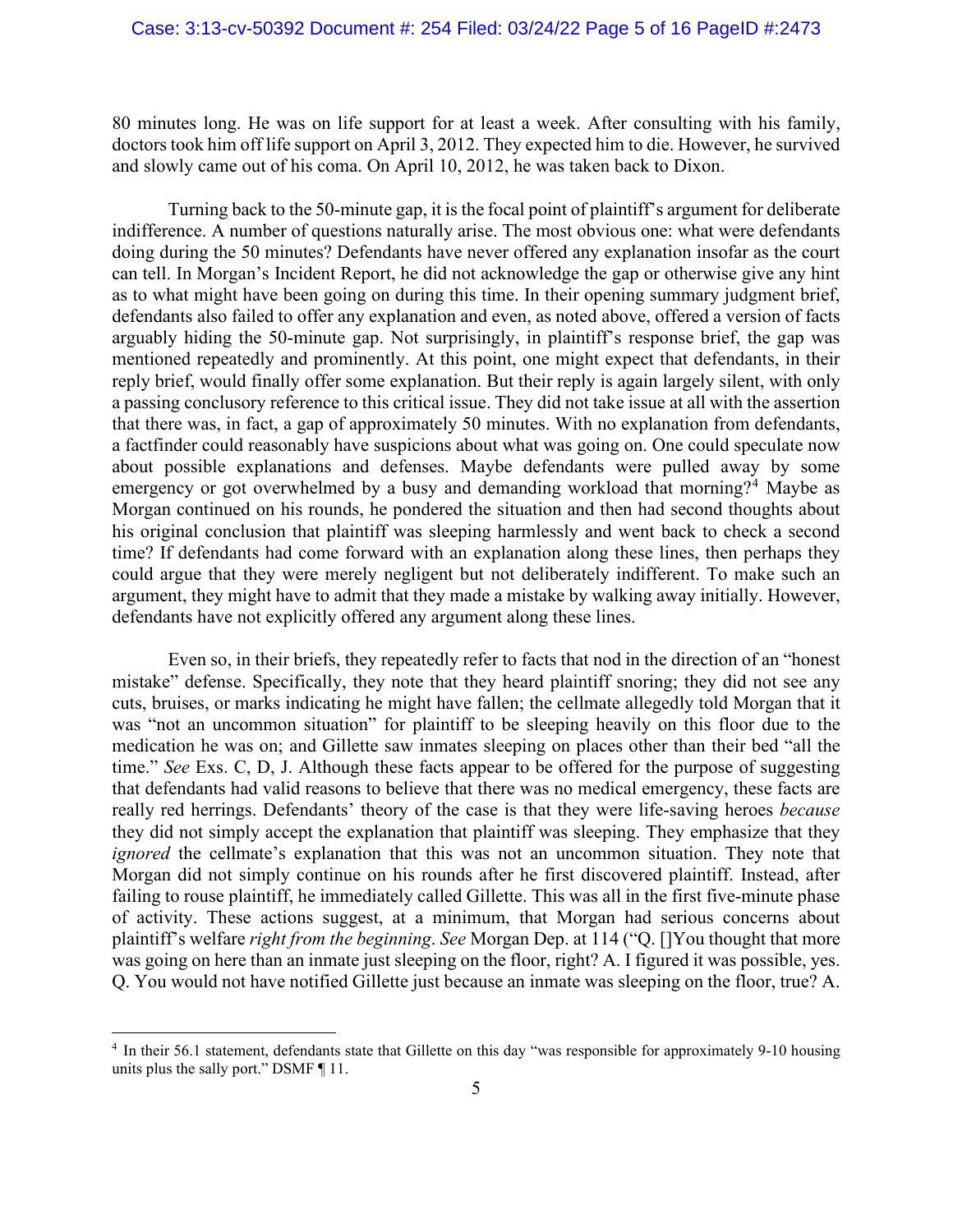Correct.") Yet, with this knowledge, they then waited for 50 minutes for reasons that are unclear. Again, it is not known what they were doing during this time.

The next obvious question to ask is what triggered them at 6:20 a.m. to suddenly begin a second attempt to rouse plaintiff after the 50-minute gap. What made them think, this second time round, that the situation was now an emergency calling for prompt action? No new information had come to light insofar as the court can tell. It appears that the trigger was merely that they were again unable to rouse plaintiff. But if the evidence at 5:30 a.m. gave them reason to believe that there was no emergency and that plaintiff was merely sleeping heavily and could be left alone, then why would it suddenly be alarming if he were still sleeping in the same place and manner at 6:20 a.m.? Defendants do not address these questions.

On a related point, plaintiff notes that IDOC and Dixon policies provide that any inmate who is found to be "unresponsive" should be treated as a medical emergency, which means that the correctional officer should "immediately notify on-duty medical personnel." PSAF ¶¶ 31-36. Plaintiff additionally notes that Gillette in his investigational interview stated that when Morgan called him in the first few minutes after seeing plaintiff, Morgan described plaintiff as being "unresponsive." Ex. B at 2. Putting these two undisputed facts together, plaintiff argues that this is another piece of evidence supporting his argument that defendants should have immediately sought medical help during this initial five-minute period.

As for the cellmate's statement that it was not uncommon for plaintiff to sleep on the floor, defendants seem to vacillate on whether it is important. On the one hand, as noted above, they give themselves credit for ignoring this statement, indicating that it played no role in their decisionmaking. On the other hand, they repeatedly mention the cellmate's statement in their briefs, suggesting it is still somehow significant to the analysis. To illustrate, in their reply brief, defendants attempt to boil down the entire case into one single overarching "principal question," which is the following:

What should a correctional officer do when—during the early hours of 5:30 a.m. he sees and hears an inmate laying down and snoring on his cell floor, *with his cellmate telling the officer it was common for the inmate to sleep on the floor*, and was hard to wake up, because of the medication the inmate was taking?

[247 at 2 (emphasis added); *see also* 224 at 4 ("*Perhaps most importantly*, Plaintiff's cellmate [] told Defendants that Plaintiff's current state was not unusual.") (emphasis added).] But the problem with relying, even in part, on the cellmate's statement is that plaintiff disputes that the cellmate made the statement in the way that Morgan described it in the Incident Report. In that report, Morgan wrote that that the cellmate told him that "this [*i.e.* referring to plaintiff's snoring and sleeping heavily on the cell floor] is not an uncommon situation due to the medication that [plaintiff] is on." Ex. D at 1. Although defendants build their arguments on the assumption that there is no dispute that the cellmate made this particular statement, plaintiff is disputing that claim. *See* DSMF ¶ 3 (plaintiff's response thereto). In Schott's interview of the cellmate conducted later on the same day as the incident, the cellmate provided additional facts that a jury could find are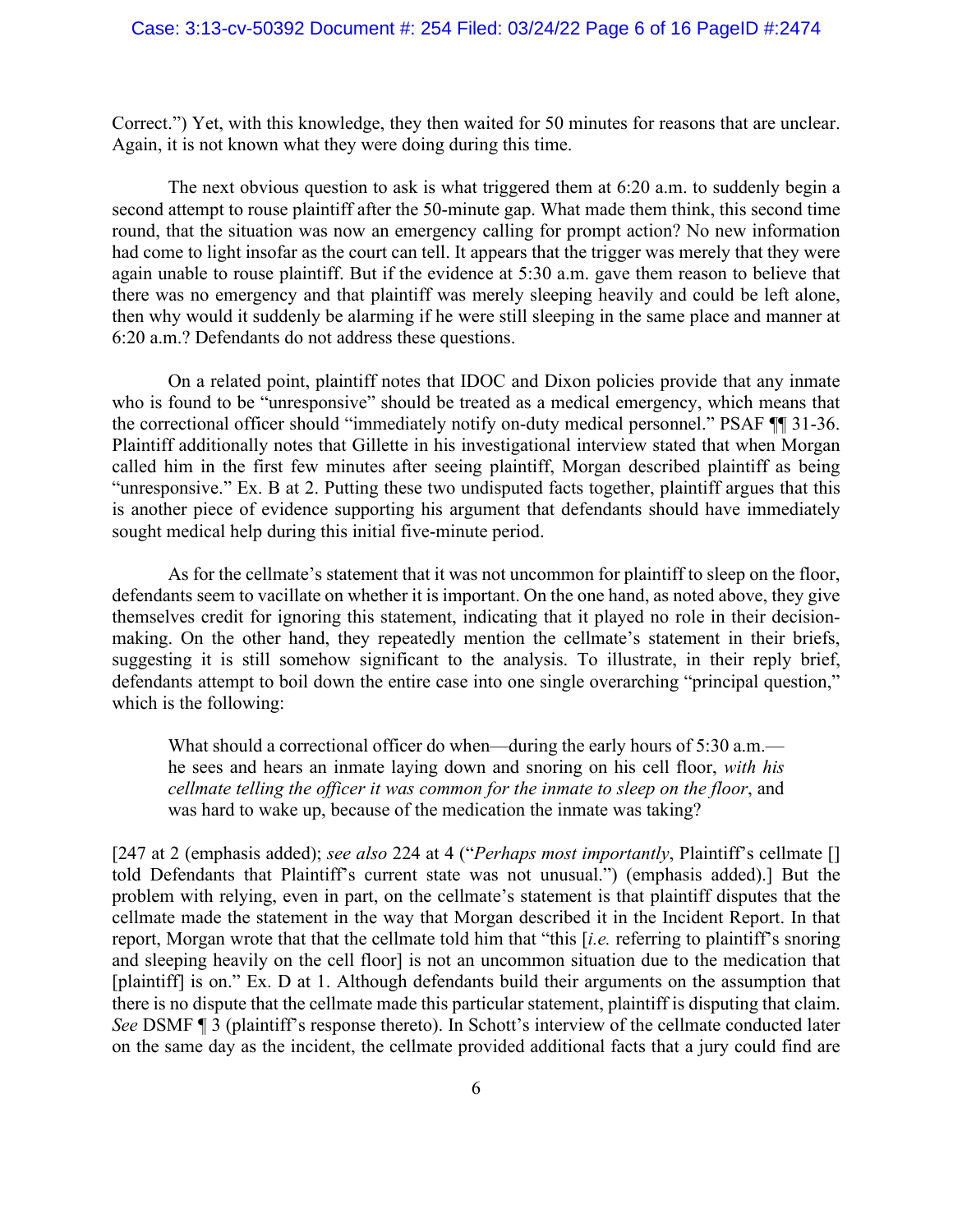#### Case: 3:13-cv-50392 Document #: 254 Filed: 03/24/22 Page 7 of 16 PageID #:2475

inconsistent with Morgan's account of what the cellmate said. Ex. A. Specifically, according to Schott's interview summary, the cellmate conveyed the following facts: he and plaintiff had been cellmates since Christmas; plaintiff had a history of seizures and "falling out" frequently (falling out meant "passing out and unable to communicate or respond"); plaintiff had one of these seizures around 4:00 a.m. earlier that morning and was transported to the "dispensary." *Id.* As for the possible role plaintiff's medication played in the incident, the cellmate allegedly told Schott the following:

Tyler stated Laskowski does take medication in the cell from bubble packs and that the bubble packs were refilled a couple of days ago. Tyler stated he noticed this morning that the bubble packs were empty and that Laskowski had several of the pills in a cup last night. Tyler stated he believed that Laskowski intended on taking the pills, which was uncommon for him to take that many at once. Tyler stated Laskowski made a verbal suicide threat a few months ago, but never said he would do it and he seemed to be fine since then.

*Id.* The cellmate's statement, as reported by Schott, is much different in tone and substance that the cellmate's statement, as reported by Morgan. (Note: both statements were given on the same day.) In the Schott version, the cellmate expressed concern that plaintiff had overdosed by taking *all* the pills in the bubble packs. Notably, the cellmate told Schott that it "was *uncommon* for [plaintiff] to take that many at once." *Id.* By contrast, in the Morgan version, the cellmate supposedly expressed his belief that it "no big deal" to see plaintiff sleeping on the floor, and he mentioned nothing about a seizure just a few hours earlier and nothing about plaintiff having taken all the pills in his bubble packs. These are sharply differing accounts, and a jury could ask why the Morgan report failed to include the additional information set forth in the Schott report.

Another potential discrepancy between the two reports relates to the empty bubble packs found in plaintiff's cell that morning. In the Schott report, he concluded that plaintiff had attempted suicide by consuming all the medication in two 40-pill bubble packs he had received just two days earlier. Ex. 1 at 4. This conclusion was based on many pieces of evidence, including the cellmate's statement summarized above. But it was also based on the fact that the two bubble packs "were found empty in [plaintiff's] cell *at the time he was found unresponsive*." *Id.* at 4 (emphasis added). The report does not state who exactly discovered the empty bubble packs, but Morgan's report did not mention the bubble packs at all. Perhaps Morgan and Gillette simply overlooked them. But Morgan's report did note that the two men saw no cuts, bruises, or marks on plaintiff indicating he had fallen. In their opening brief, defendants stated that they "observed a man with absolutely no outward signs of an injury—no bruises, not cuts, *and nothing out of place* in the cell to indicate a fall." [224 at 10 (emphasis added).] This argument gives the impression that defendants searched the scene for contextual clues that might explain why plaintiff was sleeping heavily on the floor. However, given the fact that *someone else* searched the cell that same day and saw the empty bubble packs, which evidence was later relied on to conclude that plaintiff overdosed, a jury could wonder why neither Morgan nor Gillette saw this evidence. Again, the answer could be merely that they mistakenly overlooked it. Still, plaintiff could rely on this discrepancy, along with many other pieces of evidence, to build a case that Morgan's report suspiciously left out key facts.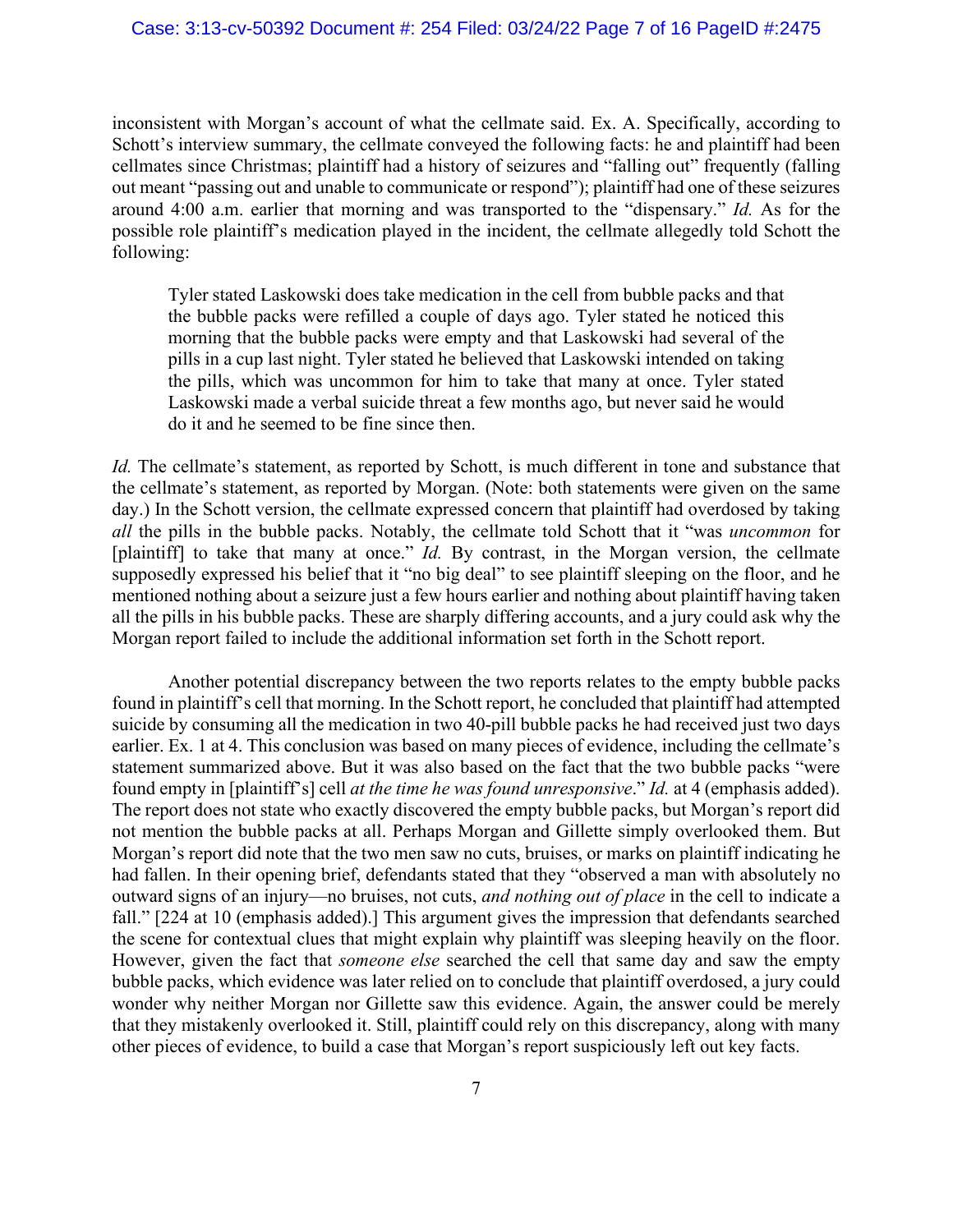There is one more very significant line of evidence regarding the 50-minute gap. Plaintiff argues that IDOC engaged in a "cover up" to hide the 50-minute gap. The argument is based on the deposition testimony of Schott. The following facts, taken directly from plaintiff's Rule 56.1 statement of additional facts, provide the relevant background for this argument:

- On the morning of the March 21, 2012 incident, IDOC Internal Security Investigator Andrew Schott, who was assigned to Dixon at the time, was charged with investigating the circumstances surrounding and leading to plaintiff's coma and hospitalization. PSAF ¶ 22.
- That same day, very early on in his investigation, Schott noticed that there was at least a 50 minute time-gap between the time when Morgan first found plaintiff unresponsive at 5:30 a.m., and when Gillette first contacted medical personnel for assistance at 6:20 a.m. *Id.* ¶ 23.
- That same day, Schott phoned his supervisor in Springfield to make his initial report of the investigation. During this call, Schott told his supervisor about the 50-minute gap. *Id.* ¶ 24.
- The next day, Schott's supervisor directed Schott not to investigate the actions of IDOC staff, including Morgan and Gillette, and to limit the focus of his investigation to only plaintiff's actions. *Id.* ¶ 25.
- The supervisor told Schott that the directive to limit the investigation came directly from the Office of the Chief of Investigations who, at that time, was Larry Beck. *Id.* ¶ 26.
- Schott told his supervisor that "This isn't right." Schott believed that the circumstances merited an inquiry into staff activities surrounding this incident, including the cause of the delay in time from when plaintiff was found to when he received medical attention. But Schott's supervisor told him to "do what you're being told to do," and so Schott proceeded to limit his investigation to only plaintiff's actions. Accordingly, although the Investigation Report includes Schott's conclusion that "MARTIN D. LASKOWSKI was found unresponsive in Housing Unit 27, Cell 52 on March 21, 2012 at approximately 5:30 am," and includes as an exhibit Nurse Berkeley's Incident Report showing that she was not called for help until "Approx. 6:20," Schott declined to include any analysis in the Report on the reasons for that 50-minute delay. *Id.* ¶ 27.
- Of the hundreds of cases Schott investigated during his time at IDOC, he could not recall another instance where his supervisor told him to limit the scope of an investigation after it had begun. *Id.* ¶ 28.

Notably, defendants have not disputed any of these facts, nor offered any contrary or contextualizing facts. In short, they basically concede there was a cover up of some sort. Their only argument, which is a short paragraph in their reply brief, is to declare that all this evidence "had nothing to do with" them and to accuse plaintiff of "arguing guilt by association." [247 at 6.] Defendants offer no case authority to suggest that this evidence should be deemed irrelevant, and defendants do not offer any explanation for why there would have been such a concerted effort, involving multiple people, all trying to hide the one key fact that is now being highlighted so forcefully by plaintiff in this litigation. In this court's view, the 50-minute gap in this case, like the infamous 18-minute gap in the Watergate tapes, is not something that can be lightly sloughed off. It calls out for some explanation. Defendants have not even tried to offer one. What valid reason would there be to go to such effort to hide this time gap? A jury could rely on this cover up as yet another piece of evidence that something improper took place here.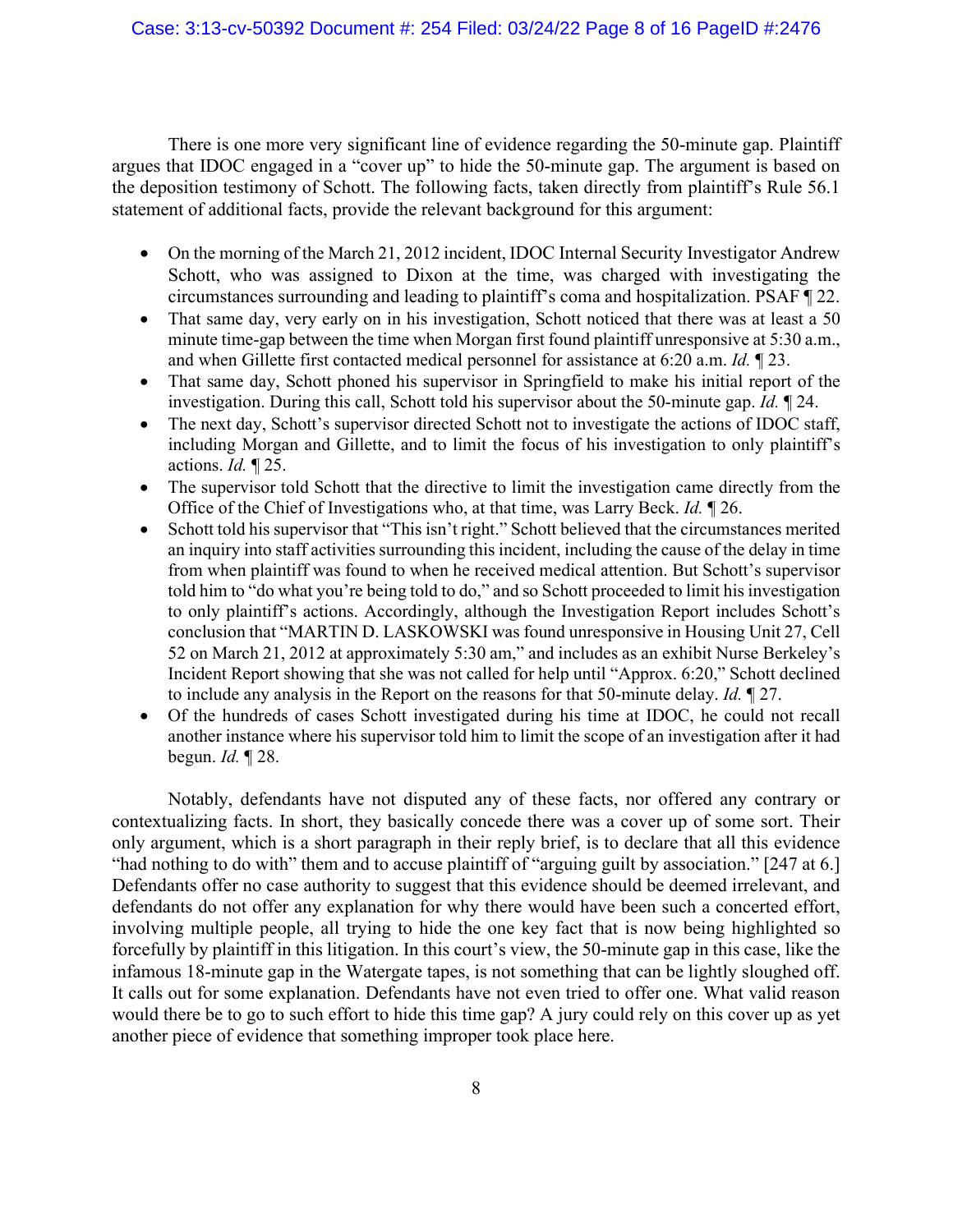#### Case: 3:13-cv-50392 Document #: 254 Filed: 03/24/22 Page 9 of 16 PageID #:2477

The only other argument defendants make regarding the 50-minute gap is a legal one. In their opening brief, although they avoid directly talking about the 50-minute gap, they do obliquely reference it when they suggest, at one point, that there is essentially a bright-line *per se* rule in the case law that waiting 50 minutes to provide medical attention could not ever constitute deliberate indifference. *See* [224 at 6 (stating that they "have been unable to locate any case law in which a delay of fifty minutes was held to be deliberate indifference")]. This argument is not persuasive. For starters, without even consulting the case law, this argument does not accord with common sense (just think of why people call 911 for various medical problems). As for the case law, it contains a wide spectrum of fact-specific scenarios to draw from, many involving less urgent issues more akin to chronic medical problems. For example, in *Brown v. Darnold*, 505 Fed. Appx. 584 (7th Cir. 2013), which is one of the cases defendants rely on, the Seventh Circuit stated: "we do not think the circumstances here, as alleged by Brown—back pain, which can be elusive and difficult to treat, and a delay of a few hours in providing a non-prescription pain reliever—add up to an Eighth Amendment violation." *Id.* at 587. Here, by contrast, plaintiff was in a coma, and his brain was being deprived of oxygen. *See generally Perez v. Fenoglio*, 792 F.3d 768, 778 (7th Cir. 2015) ("In some cases, even brief, unexplained delays in treatment may constitute deliberate indifference"); *see also Orlowski v. Milwaukee Cty.*, 872 F.3d 417 (7th Cir. 2017) (reversing summary judgment in a case with roughly similar facts involving a methadone overdose).

In sum, the court finds that plaintiff has come forward with sufficient evidence to show that defendants were deliberately indifferent by ignoring plaintiff for 50 minutes even though they concluded early on that he was, by their own description, "unresponsive." It is true, as defendants argue, that they did not completely disregard plaintiff, and in fact, eventually got him to the Healthcare Unit. It is also true that there are no facts affirmatively proving that they intentionally ignored plaintiff or disliked him or were trying to punish him or had some other malevolent motive. Still, for all the reasons cited above, the court finds that plaintiff has brought forth enough evidence to survive summary judgment on the question of deliberate indifference.

The court next turns to defendants' second main argument. They argue that there is no evidence to suggest that the 50-minute delay in taking plaintiff to the Healthcare Unit caused any additional injury. This argument is much shorter than the first one, taking up only two paragraphs in the opening brief. The court finds that there are disputed facts on this issue.

Defendants argue that the testimony of plaintiff's expert, Neil H. Pliskin, was "equivocal" on the question of whether the 50-minute delay caused additional damage to plaintiff. Defendants argue that Dr. Pliskin, who is not a medical doctor, testified only that, *if* plaintiff were having seizures, then the delay *potentially* could have damaged his brain. DSMF ¶ 15. Defendants then argue that there is no evidence that he was having seizures in his cell.

The court is not persuaded by this argument. As an initial point, defendants' assertion that Dr. Pliskin's testimony was "equivocal" is an implicit admission that the testimony could be read two ways. On summary judgment, the court is obligated to construe this evidence in plaintiff's favor. Moreover, as plaintiff argues in this response, there is no requirement that the evidence must come from an expert. *See Gayton v. McCoy*, 593 F.3d 610, 624-25 (7th Cir. 2010) ("if the plaintiff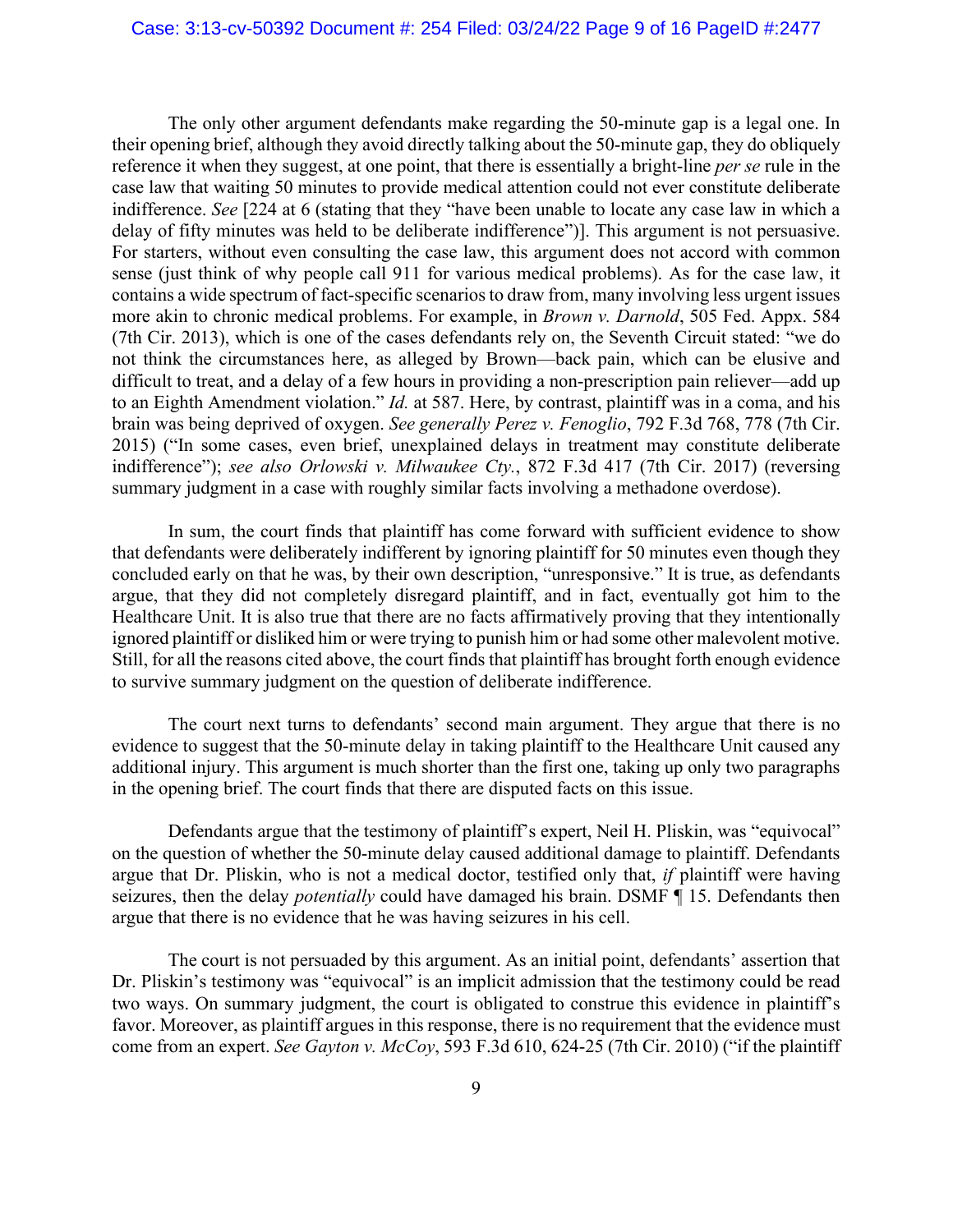offers evidence that allows the jury to infer that a delay in treatment harmed an inmate, there is enough causation evidence to reach trial"). Relying on this standard, plaintiff points to a number of contextual facts. Plaintiff notes that when he was taken to the hospital, he was immediately diagnosed with an anoxic brain injury, meaning that his brain cells had been damaged due to oxygen deprivation to the brain. When Nurse Berkeley first saw him in the Healthcare Unit, his pulse oximetry readings were very low and he required breathing support from an oxygen rebreather. As for Dr. Pliskin, plaintiff points out that his testimony that the delay likely contributed to plaintiff's neuropsychological impairment is unrebutted. Defendants have not offered any rebuttal testimony, and their own retained expert had "no opinion" about Dr. Pliskin's conclusions. PSAF ¶ 21. On the question of seizures, plaintiff argues that there is inferential evidence that he did experience seizures, both before Morgan noticed him for the first time and that those seizures continued after he went to the hospital. Plaintiff's argument seems to be that it would be unlikely if the seizures had somehow stopped precisely for the [5](#page-9-0)0-minute period only.<sup>5</sup> In their reply, defendants do not contest these facts, but instead repeat their earlier arguments about the supposed equivocal nature of Dr. Pliskin's testimony and the fact that he is not a medical doctor. Defendants may raise these arguments at trial, but for purposes of summary judgment, the court finds that plaintiff's evidence is sufficient.

## **II. Defendant Dr. Bessie Dominguez—Treatment Of Plaintiff's Chronic Back Pain**

Plaintiff alleges that Dr. Dominguez, the medical director at Dixon, was deliberately indifferent when treating plaintiff's back pain. The relevant treatment period begins with plaintiff's first visit to Dr. Dominguez on November 18, 2011 and continues through the summer of 2013 roughly a period of 20 months. Over this time, Dr. Dominguez treated plaintiff's pain using a "stepwise" approach in which she started with conservative pain medications. Plaintiff, however, wanted stronger opioid medications, both because he had found them helpful in the past and because the conservative medications were supposedly not working. In August 2013, plaintiff was seen by a separate doctor, Dr. Kim, who prescribed an opioid medication (MS Contin). This medication, according to plaintiff, provided the relief he had been seeking. From this point on and continuing over the next three years, Dr. Dominguez agreed to prescribe similar medications.

Plaintiff's claim is centered on the initial 20-month period when only conservative medications were prescribed. The question before the court is whether a reasonable jury could find that Dr. Dominguez was deliberately indifferent in not prescribing stronger medications sooner. Plaintiff acknowledges that Dr. Dominguez did not completely ignore him, seeing him, in plaintiff's words, "many times." [232 at 4.] However, in *Greeno v. Daley*, 414 F.3d 645 (7th Cir. 2005) and other cases, the Seventh Circuit has held that a doctor's "ongoing refusal" to try new approaches or to refer an inmate to a specialist could eventually at some point turn into deliberate indifference. *Id.* at 653; *Reck v. Wexford Health Sources, Inc.*, 27 F.4th 473 (7th Cir. 2022) ("Doggedly persisting in an ineffective treatment can establish deliberate indifference.").

<span id="page-9-0"></span><sup>5</sup> According to the Mayo Clinic website, when a person is in a coma, "[s]wift action is needed to preserve life and brain function." The underlying premise is that every minute counts.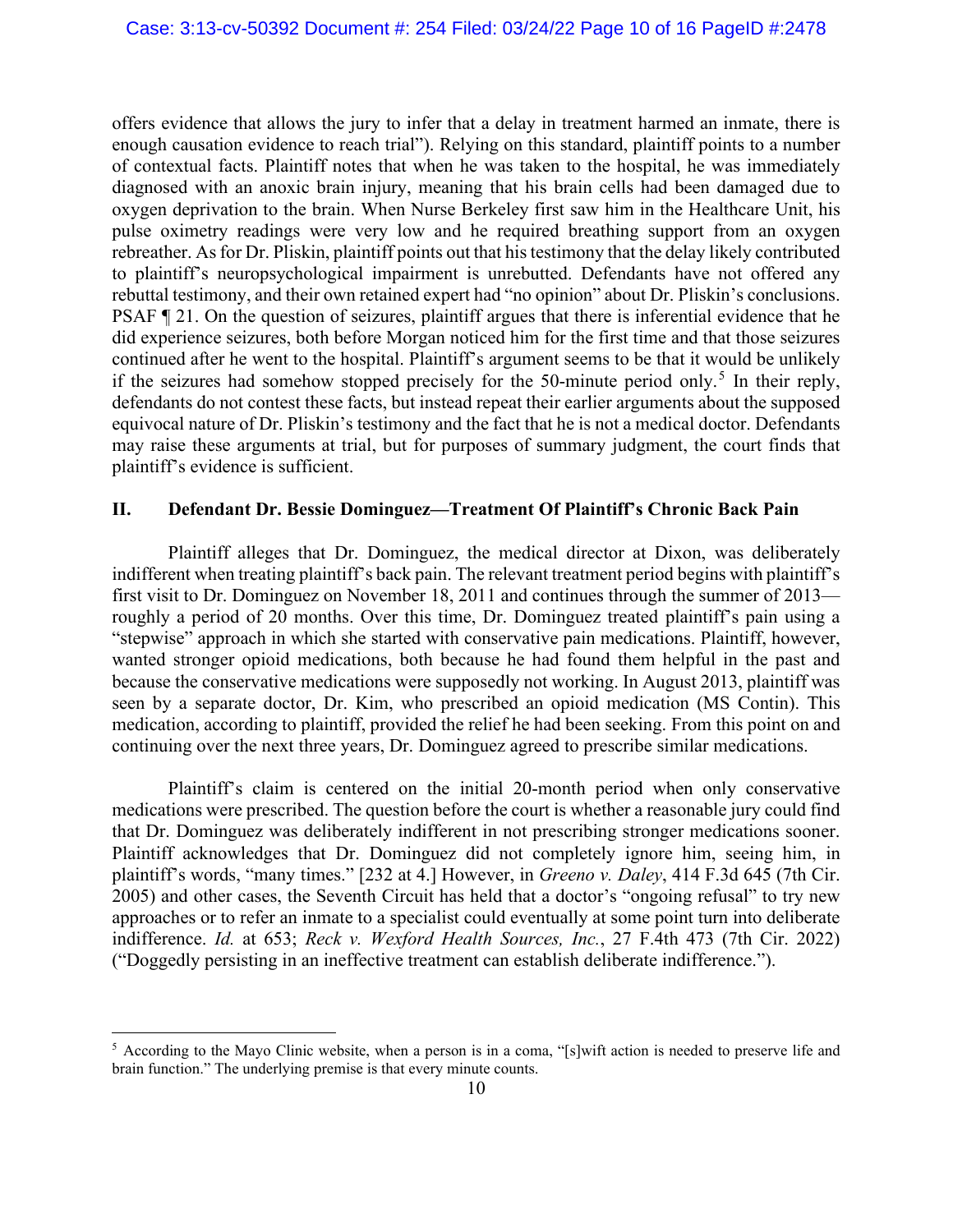# Case: 3:13-cv-50392 Document #: 254 Filed: 03/24/22 Page 11 of 16 PageID #:2479

The court will begin with some factual background. Plaintiff is relying primarily on six medical visits he had with Dr. Dominguez. Set forth below is a summary of those visits, taken from the Rule 56.1 statements:

- **November 18, 2011.** Dr. Dominguez saw plaintiff for a physical exam. She noted that he had a history of chronic lower back pain, a spinal fusion, and a partial lobectomy, as well as a history of suicide attempts. On exam, his neurological reflexes were normal, as were his spine and musculoskeletal system. There is a dispute about whether he complained about back pain at this visit. Dr. Dominguez testified that he did not. She explained that if he had been complaining, she would have made a separate appointment to address that issue. Plaintiff states that he complained about back pain at every visit. DSMF ¶¶ 15-17.
- **February 6, 2012.** Plaintiff stated that his back was hurting and that he had the pain for 14 or 15 years. Dr. Dominguez noted that prior x-rays showed degenerative changes in plaintiff's cervical to his lumbar spine. She believed that his degenerative changes were consistent with normal aging. On exam, plaintiff could raise both legs to 30 degrees and could bend down forward to 40 degrees using his lumbar spine. These findings indicated that he had slightly limited range of motion. He also had back muscle spasms and was depressed. Dr. Dominguez prescribed him Mobic 7.5mg, a NSAID medication, twice a day for his back pain and baclofen for his muscle spasms. *Id.* ¶¶ 18-22.
- **August 30, 2012.** Dr. Dominguez saw plaintiff regarding his request for a cane that his psychiatrist wanted him to get since he was on Klonopin, which could make his gait unsteady. There is a dispute about whether plaintiff complained about back pain. Dr. Dominguez asserts that he did not complain, and plaintiff again reiterates that he complained at every single visit. On exam, he showed good balance in a Romberg balance test, and was able to walk around the room, showing that his gait was normal. Dr. Dominguez thus concluded that a cane was not needed. Plaintiff argues that this decision was motivated also by concern that plaintiff would use the cane for self-harm given his recent overdose. *Id.* ¶¶ 29-31.
- **December 24, 2012.** Dr. Dominguez saw plaintiff for a complaint of back pain and a question about heartburn medications. She noted that plaintiff was mentally disturbed and manipulative (he denies this characterization). On exam, she assessed him with having good leg raises, flexion, range of motion, and noted that he was able to bend and touch his toes and had a good range of motion. She planned to prescribe a 30-day supply of Tylenol 680 milligrams, one tab twice a day for the back pain. *Id.* ¶¶ 36-39.
- **February 12, 2013.** Dr. Dominguez saw plaintiff for a follow-up for his back pain. He reported that he had a fusion in his lower back 10 years earlier and had previously been given morphine and OxyContin. According to Dr. Dominguez, during the exam, plaintiff "was very hostile and verbally abusive" towards her. (Plaintiff denies that he was ever at any time hostile or verbally abusive toward Dr. Dominguez.) Plaintiff demonstrated some decreased range of motion in his lower extremities and while bending forward and twisting side to side. Dr. Dominguez assessed him with chronic pain from his neck to his lower back. She testified that she believed plaintiff's chronic back pain was not an everyday type of pain, but was more episodic (plaintiff disputes this claim). Dr. Dominguez ordered back x-rays. She also continued his prescription for Tylenol and Protonix. The Tylenol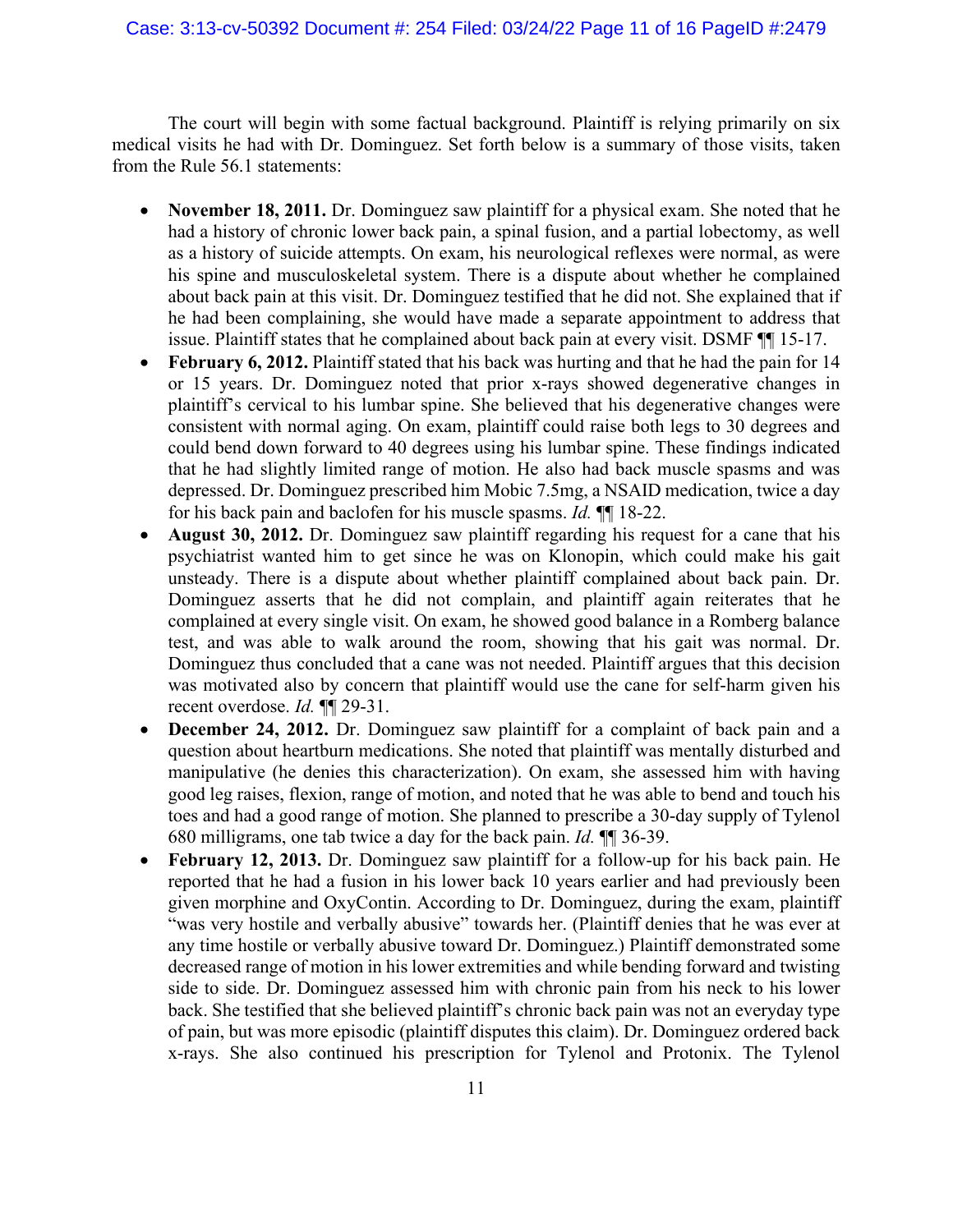prescription was changed from 680 milligrams twice a day as prescribed at the December visit to 650 milligrams twice a day. She also planned a follow-up after his x-rays were completed. *Id.* ¶¶ 42-44.

• **June 5, 2013.** Dr. Dominguez saw plaintiff for a complaint about acid reflux. He reported that his Zantac and Indocin were not working. Although back pain was not his chief complaint at this visit, he claims he still mentioned this problem and that he specifically asked for narcotics. On exam, he had a normal gait and normal range of motion in his neck, legs, and back. Dr. Dominguez prescribed another NSAID medication, Naproxen 500 mg. She thought Naproxen was worth a try because patients with spinal pain respond to the medication, and she could not rule out its efficacy until it was tried. *Id.* ¶¶ 49-50.

Plaintiff makes several arguments based on the particular treatment decisions made by Dr. Dominguez during these six visits in 2011-2013. But he is also relying more generally on treatment he received many years earlier for his back problems. He was treated by two pain specialists. First, in the 1998 to 2000 timeframe, he was treated by Dr. Thomas Basch for a back problem and was eventually awarded Social Security disability benefits based, in part, on Dr. Basch's deposition testimony in that case. Plaintiff has submitted treatment notes from Dr. Basch, a portion of his deposition transcript, and the ruling issued by the Social Security administrative law judge. Second, in 2006, while plaintiff was incarcerated at the Hancock County Jail, he was treated over a several-month period by an outside pain specialist, Dr. L. Nguyen. Plaintiff has submitted some prison medical records from this visit. Plaintiff argues that Dr. Basch and Dr. Nguyen, two pain specialists, successfully treated him by prescribing opioid medications. Given this history, plaintiff believes that Dr. Dominguez was not operating on a blank slate when she first saw him and should have deferred to the judgment of these two pain specialists by starting plaintiff on opioid medications from the get-go, rather than fumbling around with conservative medications for over a year. There are, however, several significant problems with this argument.

First, Dr. Dominguez testified that she was not aware of these earlier medical records. She was aware of some of plaintiff's general medical problems from this period, including the fact that he had a benign tumor removed from around his spine. Dep. at 64-65. But she testified that she had not seen the specific records plaintiff is now relying on. *Id.* Plaintiff has not offered any evidence to indicate that she reviewed these records, nor established that she had an obligation to somehow search them out.

Second, even if Dr. Dominguez did review this evidence, this does not mean that she was obligated to rotely follow prior treatment decisions in cookie-cutter fashion. Many years had elapsed, with significant intervening events. Dr. Dominguez knew that plaintiff had been able to function without strong pain medications for the two years immediately before he began seeing her. This suggests he had some ability to manage his pain without these medications. Also, as discussed below, he had a history of abusing narcotics. At her deposition, Dr. Dominguez was shown some of these medical records and asked whether they might have changed her treatment decisions if she had seen them earlier, and she answered "no." Dep. at 214.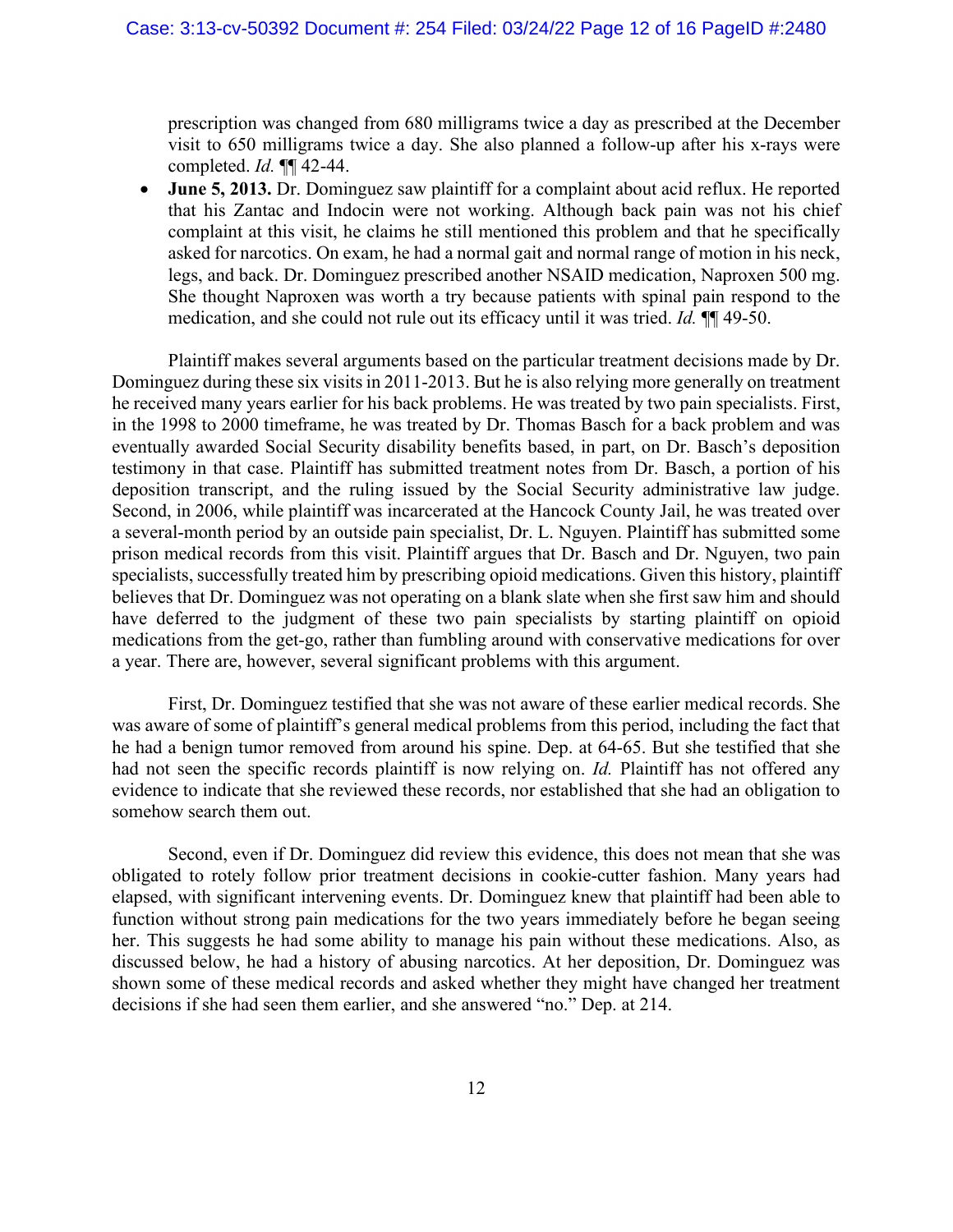### Case: 3:13-cv-50392 Document #: 254 Filed: 03/24/22 Page 13 of 16 PageID #:2481

Third, even putting the first two points aside, the documentary evidence submitted by plaintiff, although fairly lengthy and detailed, paints a mixed picture. As for Dr. Basch, who was treating plaintiff for chronic back pain due to degeneration and also for pain relating to a recent construction accident, he did prescribe both epidural injections and opioid medications such as MS Contin and OxyContin. Plaintiff testified in his deposition, which was taken many years after that fact, that he recalled this treatment as being generally "very effective." Dep. at 31. The suggestion is that it was a simple and easy process. But a closer examination of this evidence (set forth in plaintiff's exhibit 1) suggests a bumpier process. Dr. Basch experimented with medications over time. In some respects, his process of experimentation with different medications mirrors the one used by Dr. Dominguez. Also, the Basch evidence suggests that the opioid medications were not always successful. *See* Ex. 1 at 3 ("Martin is having difficulty with pain. He is on MS Contin, appropriate co-analgesic agents, anti-inflammatory medications *but finds that his low back pain is very painful.*") (emphasis added). There were ongoing problems with side effects from the opioid medications, such as sleepiness and loss of appetite. *Id.* at 7. And even back then, Dr. Basch was already expressing concern about plaintiff's tendency to "overuse" these medications. *See id.* at 6 ("We've kept Martin away from short acting analgesic's as of late because when his pain escalates he tends to overuse them."); *id.* at 7 ("overuses his medication").<sup>[6](#page-12-0)</sup>

As for Dr. Nguyen's treatment in 2006, this evidence is even less clear. It does not appear that plaintiff has submitted any treatment notes directly from Dr. Nguyen. Instead, he is relying on the handwritten medical records prepared by someone at the Hancock County Jail. These records are mostly lists of the medications plaintiff was given at various points. *See* [221-3 at 98-114]. Although these records do indicate that he was prescribed some opioid medications such Tramadol, Oxycodone ER, and Methadone, these records do not indicate how successful they were, nor whether they contributed to his later troubles with overuse of these medications. And some of these medications were stopped after being tried for a period, suggesting that they were ineffective, although there is not enough information to draw any hard conclusions one way or another. In sum, although plaintiff argues that these two doctors had "already determined [what medications were] effective," the supporting evidence is more suggestive of mixed success over only short-term periods. [232 at 16.] In this court's view, this history is insufficient to allow a jury to find that Dr. Dominguez was *compelled* to immediately prescribe opioid medications when she first saw plaintiff.

The court will now turn back to the six visits summarized above. Plaintiff complains that Dr. Dominguez only prescribed Tylenol and various NSAIDs (*e.g.* Advil, Aleve, and Naprosyn) during this 20-month period and, on two visits, prescribed *no* medication at all. Plaintiff pejoratively describes Dr. Dominguez's "stepwise" approach as a fruitless "cycling through ineffective NSAID drugs for a year and a half." *Id.* According to plaintiff, these treatment decisions

<span id="page-12-0"></span> $6$  Although a smaller part of plaintiff's case, he has periodically also suggested that Dr. Dominguez should have given him epidural injections because they supposedly worked when given by Dr. Basch. Here again, the evidence is ambiguous. *See* Ex. 1 at 3 ("Epidural injection helped Martin considerably for one month's time. Over the past week however his pain has returned to a fairly significant extent."); *id.*at 5 ( "Epidural helps transiently."); *id.* at 10 (Social Security ruling: "the claimant received epidural injections although the benefits of the injections were short-lived and then his pain *became considerably worse*") (emphasis added).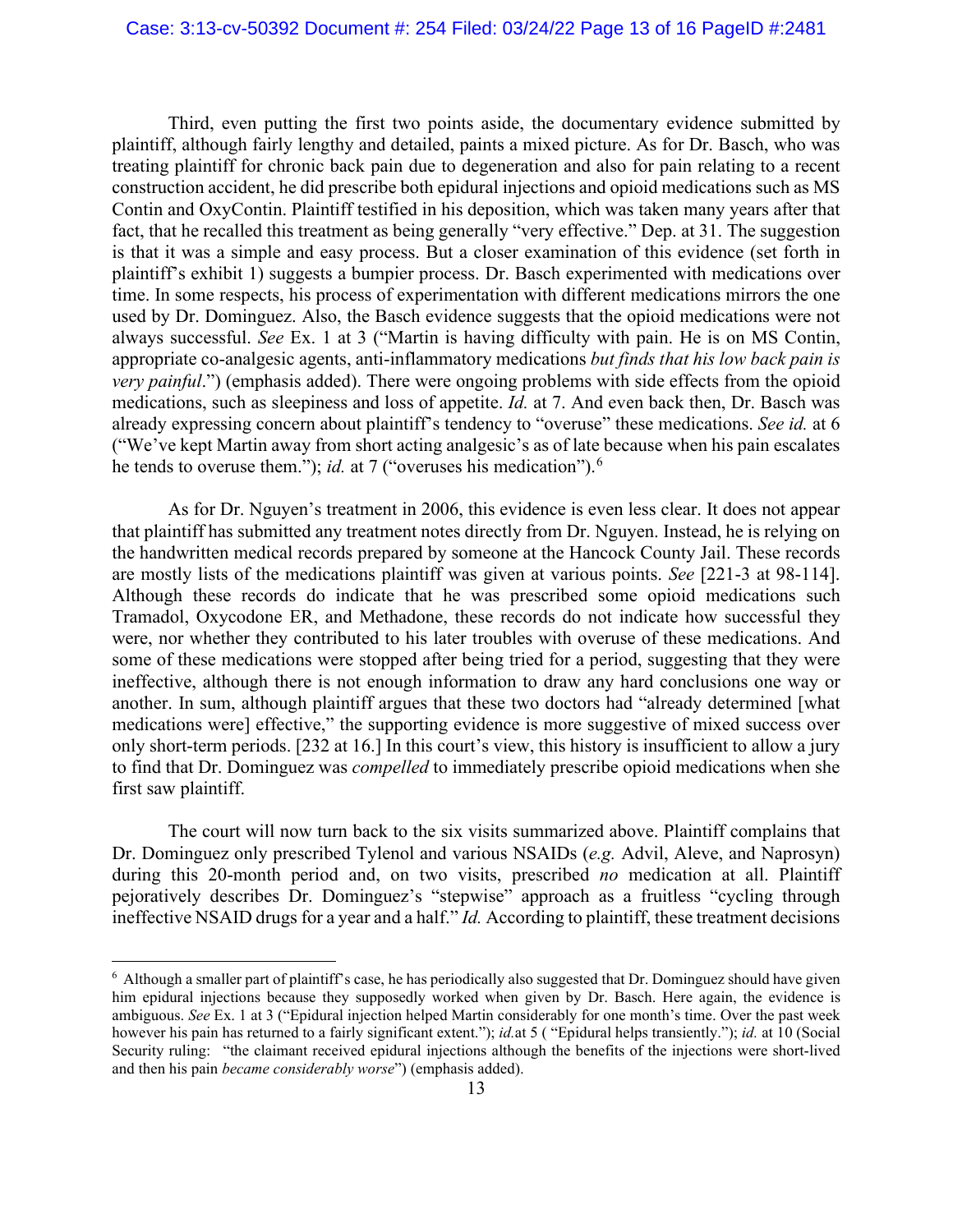were so out of the medical mainstream, so unjustified, that a reasonable jury could conclude that Dr. Dominguez had abdicated all medical judgment and was acting in a manner akin to recklessness. See *Arnett v. Webster*, 658 F.3d 742, 751 (7th Cir. 2011) (deliberate indifference requires "something akin to recklessness").

This court is not persuaded by this argument. As an initial background point, the general approach of starting conservatively with less powerful medications and then spending some time trying different combinations is a common approach in treating chronic back pain. *See, e.g.*, *Black v. Wexford Health Sources, Inc.*, 2021 WL 4147296, \*3 (S.D. Ill. Sept. 13, 2021) ("Although Black would prefer surgery or different medication, nothing in the medical records support a finding that the current course of treatment of trying additional medications, adjusting dosages, and further physical therapy deviates from acceptable professional standards in treating back pain."). As the Seventh Circuit has observed, chronic back pain "can be elusive and difficult to treat." *Brown v. Darnold*, 505 Fed. Appx. 584, 587 (7th Cir. 2013). Dr. Dominguez also relied, in part, on the fact that plaintiff's objective examination findings supported a more conservative approach initially. Dep. at 71 ("[plaintiff] was able to do the usual tests that we do for people with back pains, and it wasn't bad at all"); 241 at 13 (plaintiff "often showed no significant positive findings or physical limitations"). Significantly, plaintiff has not come forward with a medical expert who is willing to opine that Dr. Dominguez's approach was not a valid medical choice in light of all the facts at hand. *Sain v. Wood*, 512 F.3d 886, 894-95 (7th Cir. 2008) ("A medical professional is entitled to deference in treatment decisions unless 'no minimally competent professional would have so responded under those circumstances.' ") (quoting *Collignon v. Milwaukee Cty*, 163 F3d 982, 988 (7th Cir. 1998)).

In addition to these reasons, perhaps the biggest reason given by Dr. Dominguez for not being more aggressive in prescribing narcotics is that she was concerned about creating (or re-starting) an opioid addiction.<sup>[7](#page-13-0)</sup> It is undisputed that plaintiff had a long and troubled history with pain medications, characterized by defendant as a "checkered history." It involved multiple suicide attempts and crimes fueled by OxyContin.<sup>[8](#page-13-1)</sup> Dr. Dominguez told plaintiff that this history was one reason she was reluctant to prescribe opioid medications. She specifically told him that she was concerned that stronger medications could be used to commit suicide. Pl. Dep. at 68. This conservative treatment approach was also justified because, as discussed above, plaintiff had been able to function for several years without any of these stronger medications. *See, e.g., Lockett v. Bonson*, 937 F.3d 1016, 1020, 1024-25 (7th Cir. 2019) (nurse "noted that [the inmate's] chronic symptoms had been managed successfully on the weaker drug prior to the crisis, that the stronger drug carried additional concerns for substance abuse"). Plaintiff does not dispute that this history was a valid factor for Dr. Dominguez to consider in choosing which treatment approach to use. Plaintiff suggests that concerns about suicide could have been dealt with by ordering that the opioid

<span id="page-13-0"></span><sup>7</sup> *See generally* Judith Grisel, *Never Enough: The Neuroscience and Experience of Addiction*, p. 64 (2019) (opiates are the second most addictive drug behind nicotine and "many [addicts] begin their addiction in a doctor's office").

<span id="page-13-1"></span><sup>8</sup> The following facts are undisputed: "Plaintiff estimates he has attempted suicide three or four times. He attempted to commit suicide by stabbing himself, ingesting polyurethane, ingesting OxyContin, ingesting sleeping pills, eating a tube of triple antibiotic cream, and wrapping a phone cord around his neck. Plaintiff's drug-induced homicide conviction involved the use of his prescription OxyContin. At the time he committed his crime, Plaintiff also attempted to commit suicide using the same OxyContin." DSMF, ¶¶ 5-6 (internal citations omitted).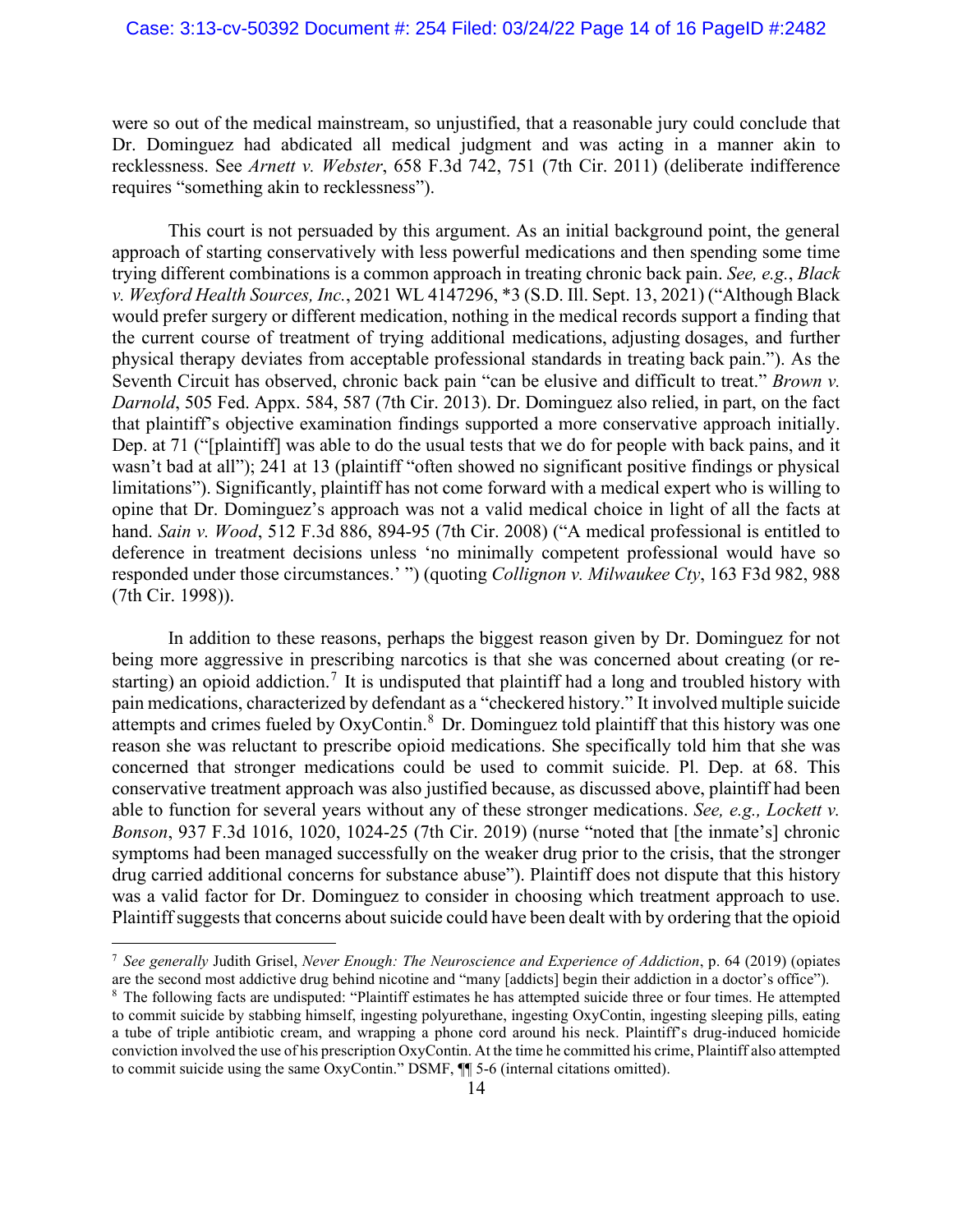### Case: 3:13-cv-50392 Document #: 254 Filed: 03/24/22 Page 15 of 16 PageID #:2483

medications be taken on a "watch/take" basis where a nurse would monitor the use of the drug. Even if this approach were feasible, it still does not address the longer-term concerns about addiction.

Another relevant factor to consider is that Dr. Dominguez's treatment over this 20-month period was interrupted by plaintiff's overdose and apparent suicide attempt in March 2012. After this incident, plaintiff stayed for an extended period at the hospital and did not see Dr. Dominguez again for several months. Plaintiff was under the care of other doctors during this time. Also, throughout the 20-month period, he was being treated by a psychiatrist, Dr. Nielsen, and other doctors (*e.g.* Dr. Kim and Dr. Wall). Overall, these interruptions would have complicated the process of experimenting with less addictive medications. Stated differently, this was not an uninterrupted and smooth period of treatment over the 20 months.

Plaintiff also raises a few other arguments, but the court finds that they do not change the basic calculus set forth above. Plaintiff notes that Dr. Kim, on August 2, 2013, prescribed an opioid medication in the first visit with plaintiff. Plaintiff claims that this medication was immediately effective, thus supposedly showing that Dr. Dominguez had been deliberately indifferent up until that point. This is a weak inference that omits important context. When Dr. Kim made the decision to prescribe an opioid medication, he had the evidence from the immediately-preceding 20-month period about the apparent ineffectiveness of the NSAIDs. In contrast, when Dr. Dominguez first started treating plaintiff, she knew that he had been functioning adequately for the immediatelypreceding two years without using narcotics. Plaintiff also seems to fault Dr. Dominguez for changing her approach at this point and agreeing to prescribe opioid medications for the next three years. It is not clear to the court why Dr. Dominguez should be faulted for being willing to change tactics and to follow Dr. Kim's approach. If she had stuck to her original approach, then she likely would have been accused of "doggedly" sticking to a failed approach.<sup>[9](#page-14-0)</sup> Plaintiff separately claims that Dr. Dominguez made an admission in her deposition that she knew in real time (*i.e.* before the medications were even tried by plaintiff) that they would not work. Dep. at 64. This is an unfair reading of the testimony. The court agrees with the defendant that she was merely stating that—*in hindsight*—she now agreed that the medications had not worked as she was "hoping" they would work when she prescribed them. Dep. at 255.

Plaintiff also asserts that there was a general "culture" at Dixon against providing "strong pain medication to inmates." [232 at 3.] The evidence for this proposition is speculative, but regardless of what the general culture may have been, and regardless of whether that culture may have been medically justified given the potential abuse with opioid medications, there were specific reasons tied to plaintiff's particular history (as summarized already) that warranted caution in deciding whether to prescribe him opioid medications. Plaintiff also complains that Dr. Dominguez had a "general dislike or indifference toward" toward him and thought he was "disturbed" and "manipulative." *Id.* at 16. The court does not find that this generalized assertion,

<span id="page-14-0"></span><sup>9</sup> It is true, as plaintiff points out, that Dr. Dominguez changed her mind even though some of the objective tests she had relied on previously were still showing normal findings. But Dr. Dominguez never stated that the objective findings were the only factor to be considered. She had to make holistic assessments each time after considering multiple factors.